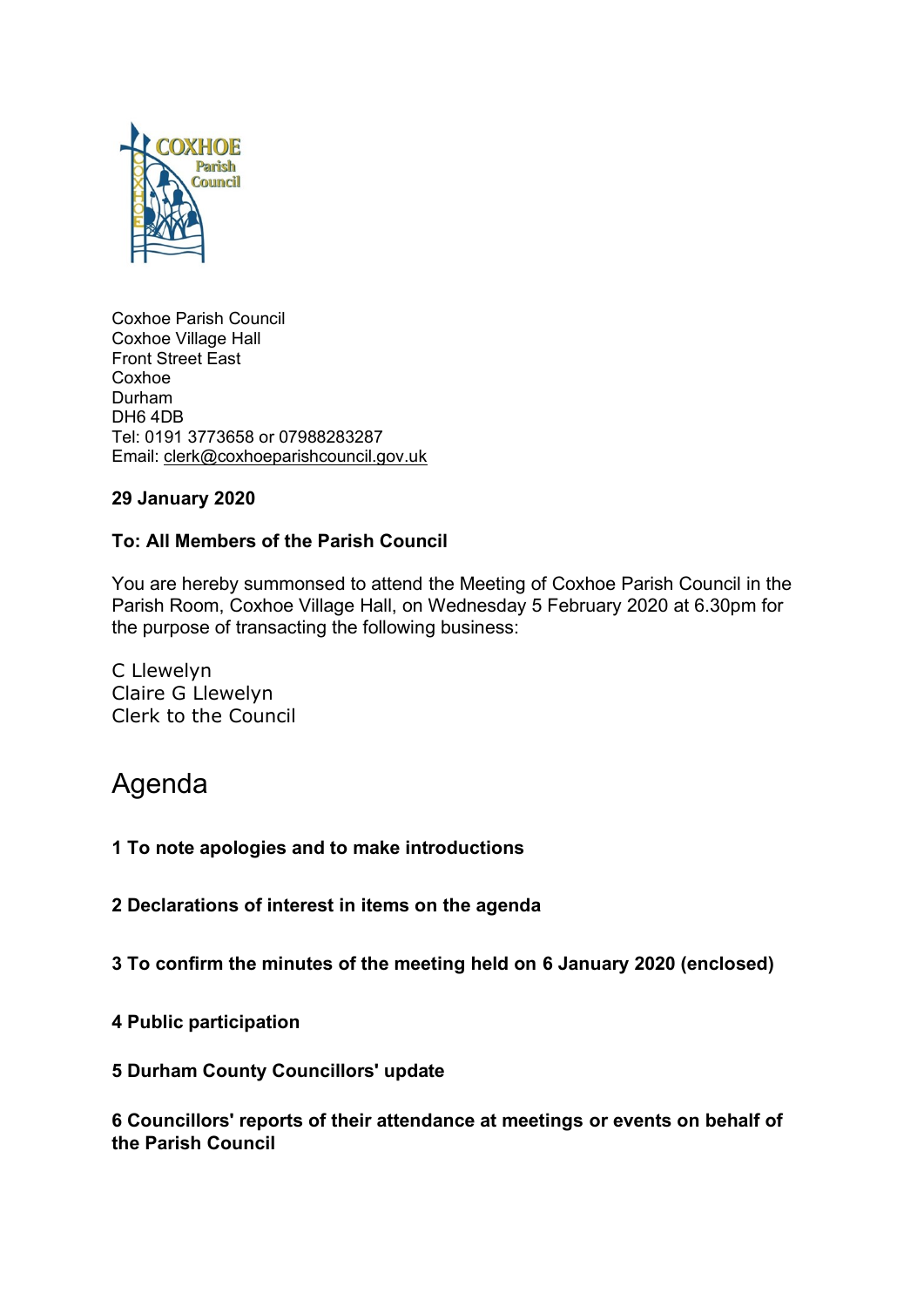## **7 Land, Buildings and Open Spaces**

- a) Quarrington Hill Churchyard (report enclosed)
- b) Cricket Ground (report enclosed
- c) Land adjacent Quarrington Hill Community Centre (report enclosed)
- d) Old school site (report enclosed)
- e) Basic Cottages/Foundry Row

#### **8 Parking and traffic**

- a) Quarrington Hill No Waiting Proposal (enclosed)
- b) Coxhoe (Verbal update)

### **9 Financial matters**

- a) Finance Report, Bank Reconciliation and Payment Schedule (enclosed)
- b) Budget 2019 to 2020 (to follow)
- c) Human Resources Service Level Agreement

# **10 Review of Internal Audit and Appointment of Internal Auditor (report enclosed)**

# **11 Proposed date for Annual Assembly of Electors and Annual Meeting (enclosed full Council and Committee meetings in 2020 to 2021)**

### **12 Committees' receipt of minutes and membership**

- a) Draft Human Resources Committee minutes 15 January 2020 (enclosed)
- b) Committee membership (enclosed)

# **13 Allocation of funds between villages (report enclosed)**

#### **14 Vacancies**

a) Quarrington Hill Ward Vacancies (verbal update)

# **15 Clerk's Report (enclosed)**

- a) Website Accessibility
- b) Parish Plan 3

# **16 Seats in Coxhoe Park (Verbal update)**

#### **17 Youth Provision**

- a) Youth Worker Report (report to follow)
- b) Playgroup (report enclosed)

#### **18 Planning and Correspondence report (enclosed)**

- a) DM/20/00089/FPA 100 Browning Hill DH6 4SA
- b) Approved, withheld and refused decisions
- c) Correspondence and bulletins